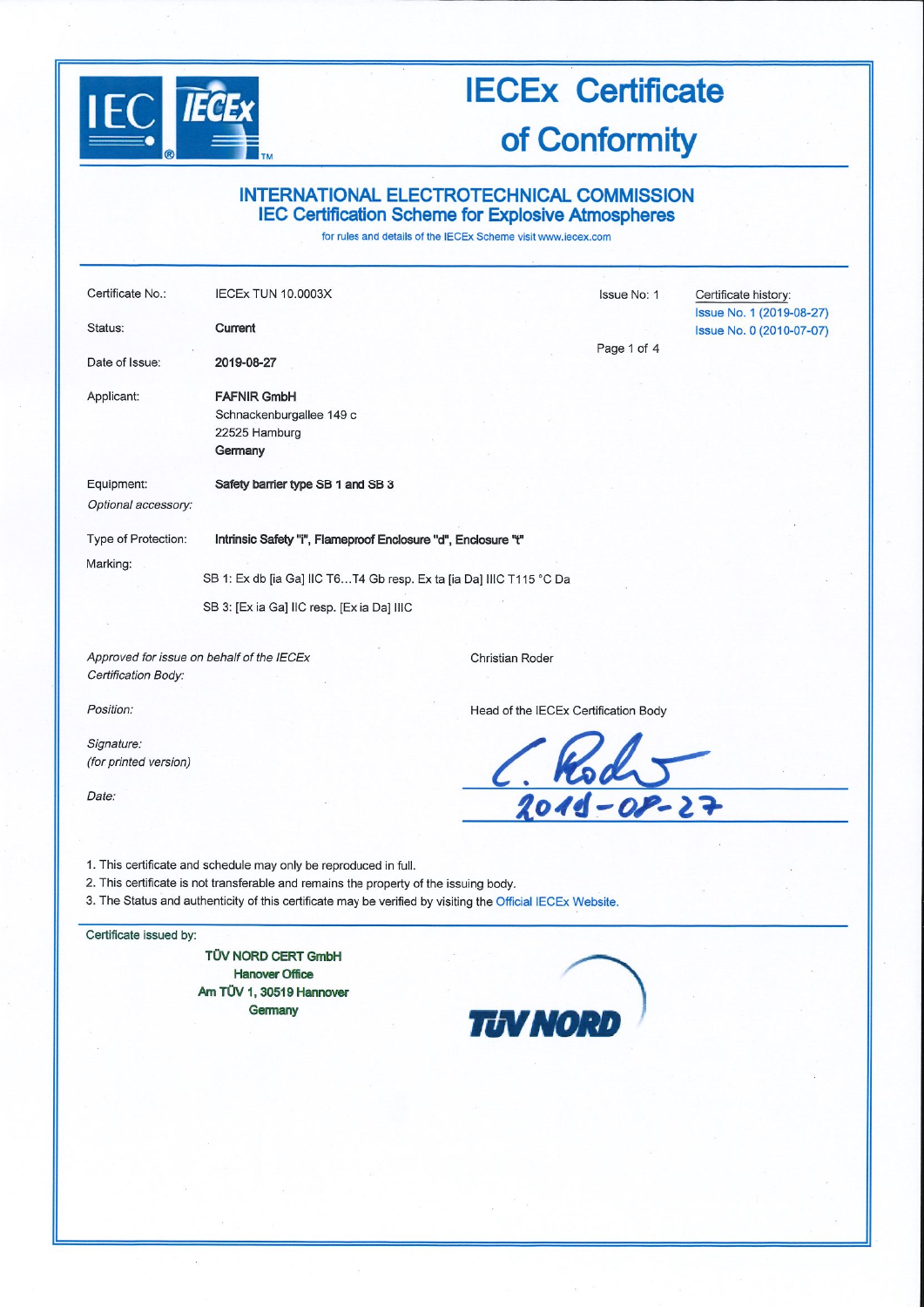

## **IECEx Certificate** of Conformity

| Certificate No: | IECEX TUN 10,0003X                                                         | <b>Issue No: 1</b> |
|-----------------|----------------------------------------------------------------------------|--------------------|
| Date of Issue:  | 2019-08-27                                                                 | Page 2 of 4        |
| Manufacturer:   | <b>FAFNIR GmbH</b><br>Schnackenburgallee 149 c<br>22525 Hamburg<br>Germany |                    |

Additional Manufacturing location(s):

This certificate is issued as verification that a sample(s), representative of production, was assessed and tested and found to comply with the IEC Standard list below and that the manufacturer's quality system, relating to the Ex products covered by this certificate, was assessed and found to comply with the IECEx Quality system requirements. This certificate is granted subject to the conditions as set out in IECEx Scheme Rules, IECEx 02 and Operational Documents as amended.

#### **STANDARDS:**

The apparatus and any acceptable variations to it specified in the schedule of this certificate and the identified documents, was found to comply with the following standards:

| IEC 60079-0:2017<br>Edition: 7.0    | Explosive atmospheres - Part 0: Equipment - General requirements                     |
|-------------------------------------|--------------------------------------------------------------------------------------|
| IEC 60079-1:2014-06<br>Edition: 7.0 | Explosive atmospheres - Part 1: Equipment protection by flameproof enclosures "d"    |
| IEC 60079-11:2011<br>Edition:6.0    | Explosive atmospheres - Part 11: Equipment protection by intrinsic safety "i"        |
| IEC 60079-31: 2013<br>Edition:2     | Explosive atmospheres - Part 31: Equipment dust ignition protection by enclosure "t" |

This Certificate does not indicate compliance with electrical safety and performance requirements other than those expressly included in the

Standards listed above.

#### TEST & ASSESSMENT REPORTS:

A sample(s) of the equipment listed has successfully met the examination and test requirements as recorded in

Test Report:

DE/TUN/ExTR10.0005/00

DE/TUN/ExTR10,0005/01

Quality Assessment Report:

DE/TUN/QAR06.0013/06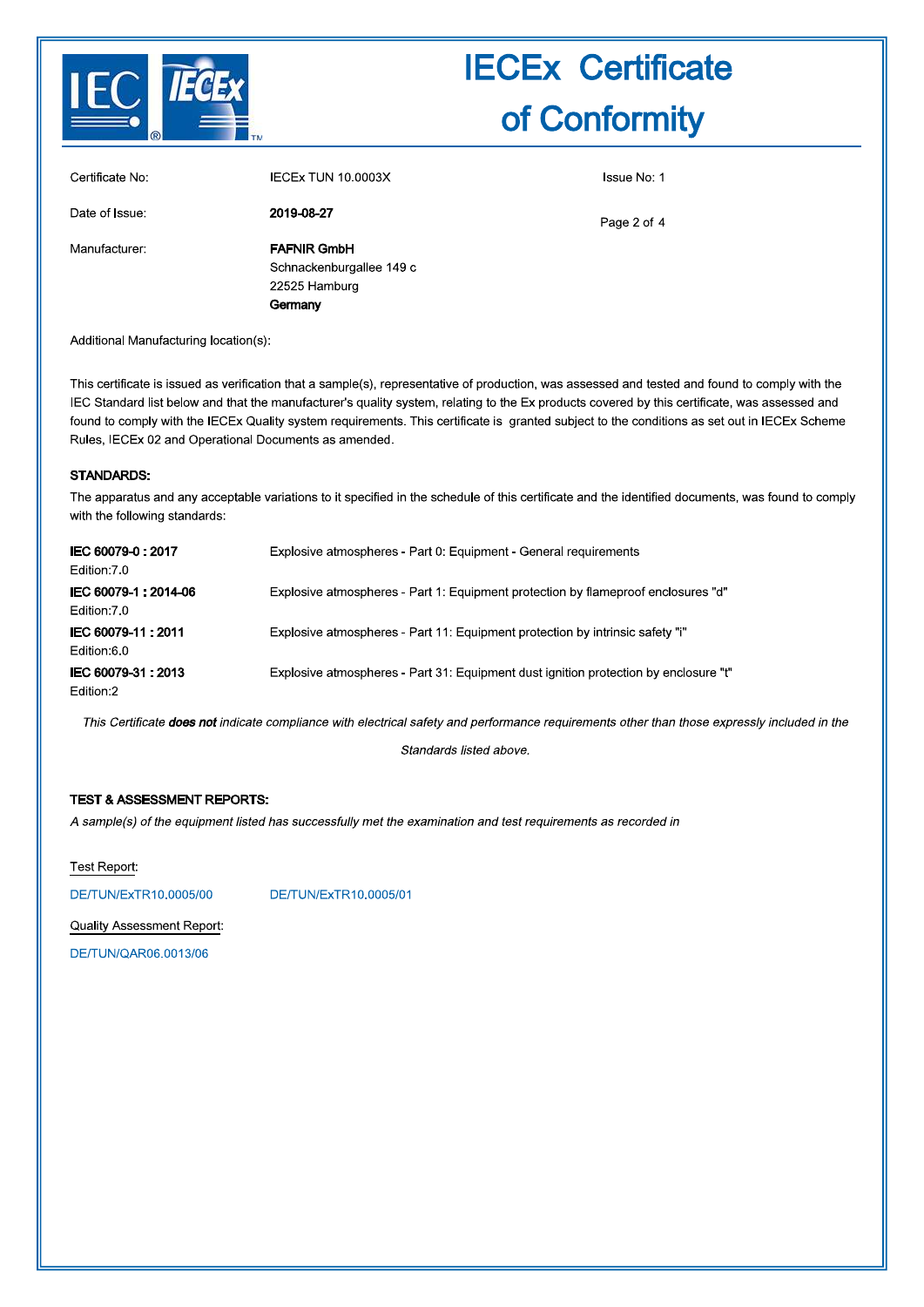

## **IECEx Certificate** of Conformity

Certificate No:

IECEx TUN 10.0003X

Date of Issue:

2019-08-27

**Issue No: 1** 

Page 3 of 4

Schedule

#### **EQUIPMENT:**

Equipment and systems covered by this certificate are as follows:

The safety barrier type SB 1 is preferably used in conjunction with a certified flameproof enclosure, e. g. HPH Ex d ..., for the connection of intrinsically safe sensors (two-wire) to non-intrinsically safe circuits.

The safety barrier type SB 3 is used to connect intrinsically safe sensors (four-wire) to non-intrinsically safe circuits.

See attachment for technical data.

#### SPECIFIC CONDITIONS OF USE: YES as shown below:

1. The side of the safety barrier SB 1, where the encapsulation can be seen, must be operated protected against UV light.

2. The safety barrier SB 1 has no terminal compartment. It must be installed in an enclosure that corresponds to a suitable type of protection. In addition, it can only be installed in zone 1 in conjunction with a flameproof enclosure (such as HPH Ex d ...).

3. Repair of flameproof joints of SB 1 is not planned.

4. The equipotential bonding connection must be connected to the equipotential bonding of the potentially explosive area (an equipotential bonding must exist for the entire intrinsically safe area). Therefore, the safety barriers do not meet the dielectric strength requirements. When carrying out an insulation test on the intrinsically safe circuit, the device must therefore be disconnected from equipotential bonding.

5. The maximum permissible pressure of SB 1 is 30 bar.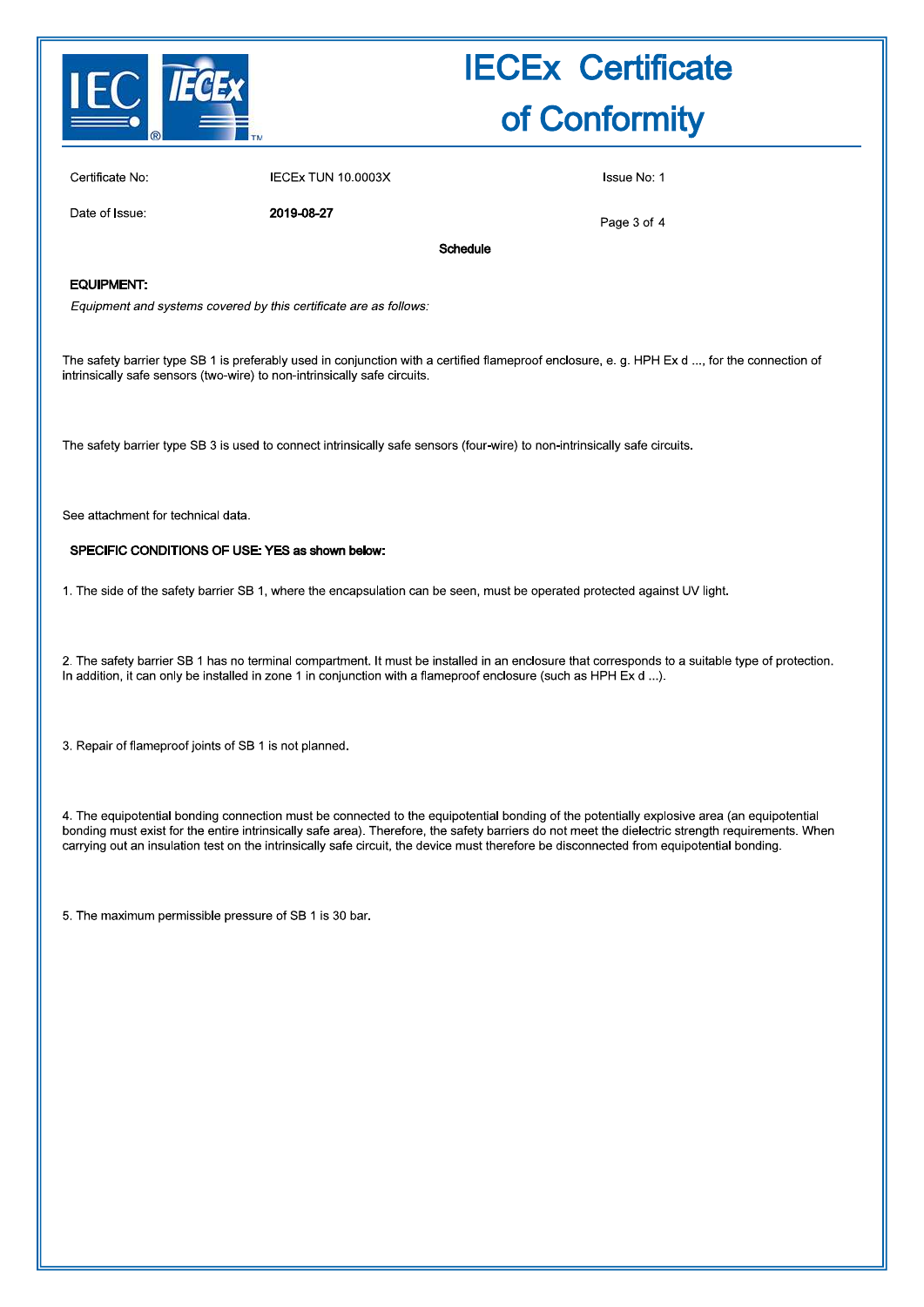

## **IECEx Certificate** of Conformity

Certificate No:

IECEx TUN 10.0003X

Date of Issue:

Page 4 of 4

**Issue No: 1** 

#### DETAILS OF CERTIFICATE CHANGES (for issues 1 and above):

The changes affect the addition of the new type SB 3 and the dust explosion protection.

2019-08-27

Furthermore, the equipment was assessed according to the latest standards. Further the address was changed.

#### Annex:

Attachment to IECEx TUN 10.0003X Issue 1.pdf